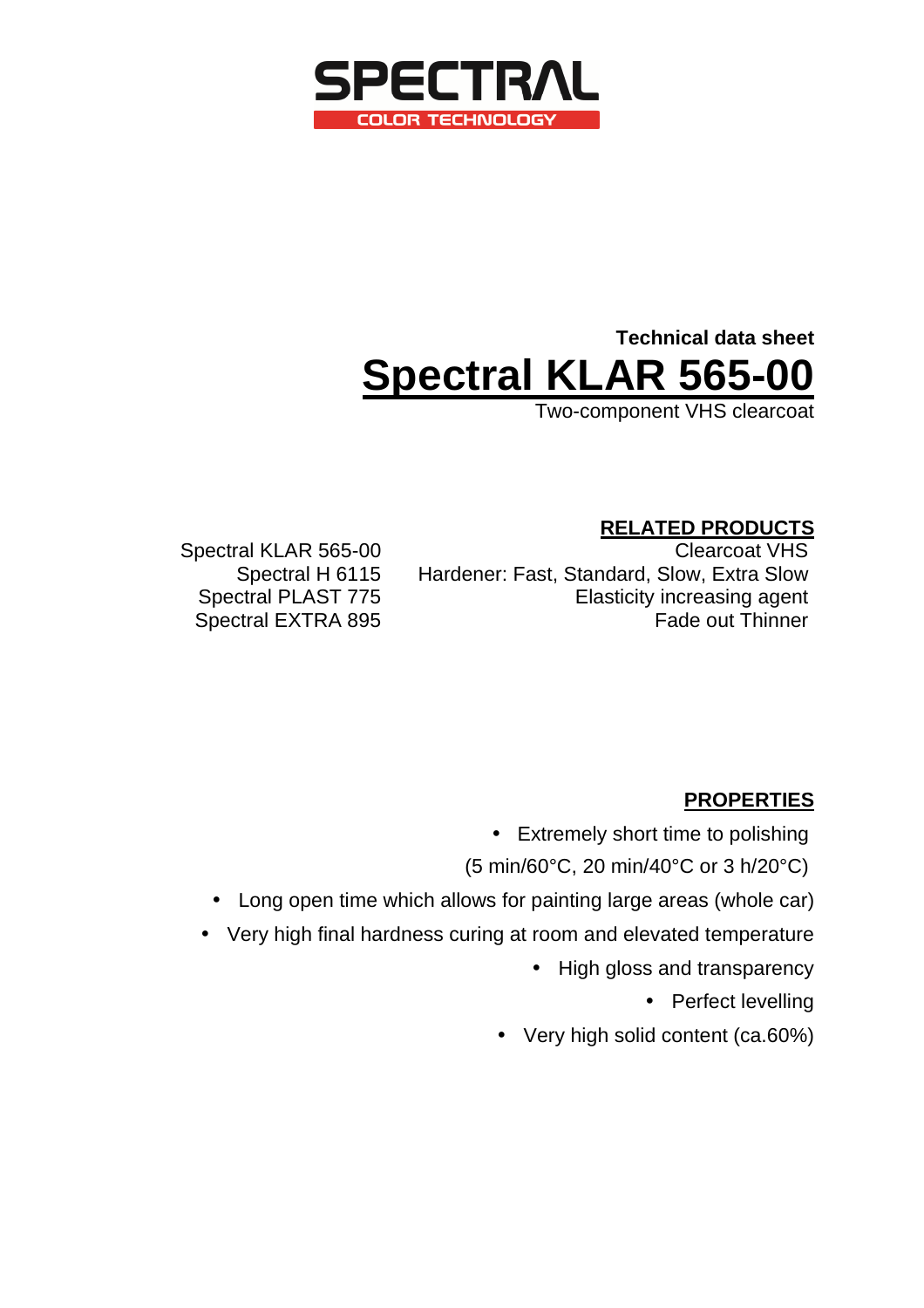

Г

## **ECTRAL** Spectral KLAR 565-00

**TECHNOLOGY TECHNOLOGY TECHNOLOGY TECHNOLOGY TECHNOLOGY TECHNOLOGY TECHNOLOGY** 02.04.2020

| <b>SUBSTRATES</b>                                                                          |                                                                                             |                                           |                                                             |              |          |  |
|--------------------------------------------------------------------------------------------|---------------------------------------------------------------------------------------------|-------------------------------------------|-------------------------------------------------------------|--------------|----------|--|
| Spectral BASE 2.0<br>basecoat                                                              | Dried matt surface. Matt gently if necessary.                                               |                                           |                                                             |              |          |  |
| Spectral WAVE 2.0<br>basecoat                                                              | Dried matt surface. Matt gently if necessary.                                               |                                           |                                                             |              |          |  |
| Compatible with majority of solventborne and waterborne basecoats available on the market. |                                                                                             |                                           |                                                             |              |          |  |
| <b>MIXING RATIO</b>                                                                        |                                                                                             |                                           |                                                             |              |          |  |
|                                                                                            |                                                                                             | Volume ratio<br>$\overline{2}$<br>1<br>50 |                                                             | Weight ratio |          |  |
|                                                                                            | Spectral KLAR 565-00<br>Spectral H 6115                                                     |                                           |                                                             | 100          |          |  |
| <b>VISCOSITY</b>                                                                           |                                                                                             |                                           |                                                             |              |          |  |
| ✓                                                                                          | DIN 4/20 °C                                                                                 | $15 \div 17 s$                            |                                                             |              |          |  |
| <b>CONTENT OF VOLATILE ORGANIC COMPOUNDS</b>                                               |                                                                                             |                                           |                                                             |              |          |  |
| VOC II/B/d limit *<br>Actual VOC content                                                   | 420 g/l<br>415 g/l                                                                          |                                           |                                                             |              |          |  |
| * For ready to apply mixture compliant with Directive UE 2004/42/CE                        |                                                                                             |                                           |                                                             |              |          |  |
| <b>APPLICATION CONDITIONS</b>                                                              |                                                                                             |                                           |                                                             |              |          |  |
|                                                                                            | Clearcoat should be applied at a temperature above 15°C and a humidity of no more than 80%. |                                           |                                                             |              |          |  |
| <b>APPLICATION</b>                                                                         |                                                                                             |                                           |                                                             |              |          |  |
|                                                                                            |                                                                                             | Nozzle                                    | Pressure                                                    |              | Distance |  |
|                                                                                            | Gravity fed spray gun                                                                       | $1.2 \div 1.4$ mm                         | Follow the recommendations of the<br>equipment manufacturer |              |          |  |
|                                                                                            | Number of layers                                                                            | 1.5                                       |                                                             |              |          |  |
|                                                                                            | Single dry layer thickness                                                                  | $30 \div 35 \,\mu m$                      |                                                             |              |          |  |
|                                                                                            | 10.6 $m^2/l$<br>Theoretical coverage of ready-<br>for-use mixture                           |                                           |                                                             |              |          |  |
|                                                                                            |                                                                                             |                                           | at 50 $\mu$ m                                               |              |          |  |
|                                                                                            | Potlife at 20°C                                                                             | 45 min                                    |                                                             |              |          |  |
|                                                                                            | Flash-off between layers<br>Flash-off after the last layer                                  | 5 min<br>5 min                            |                                                             |              |          |  |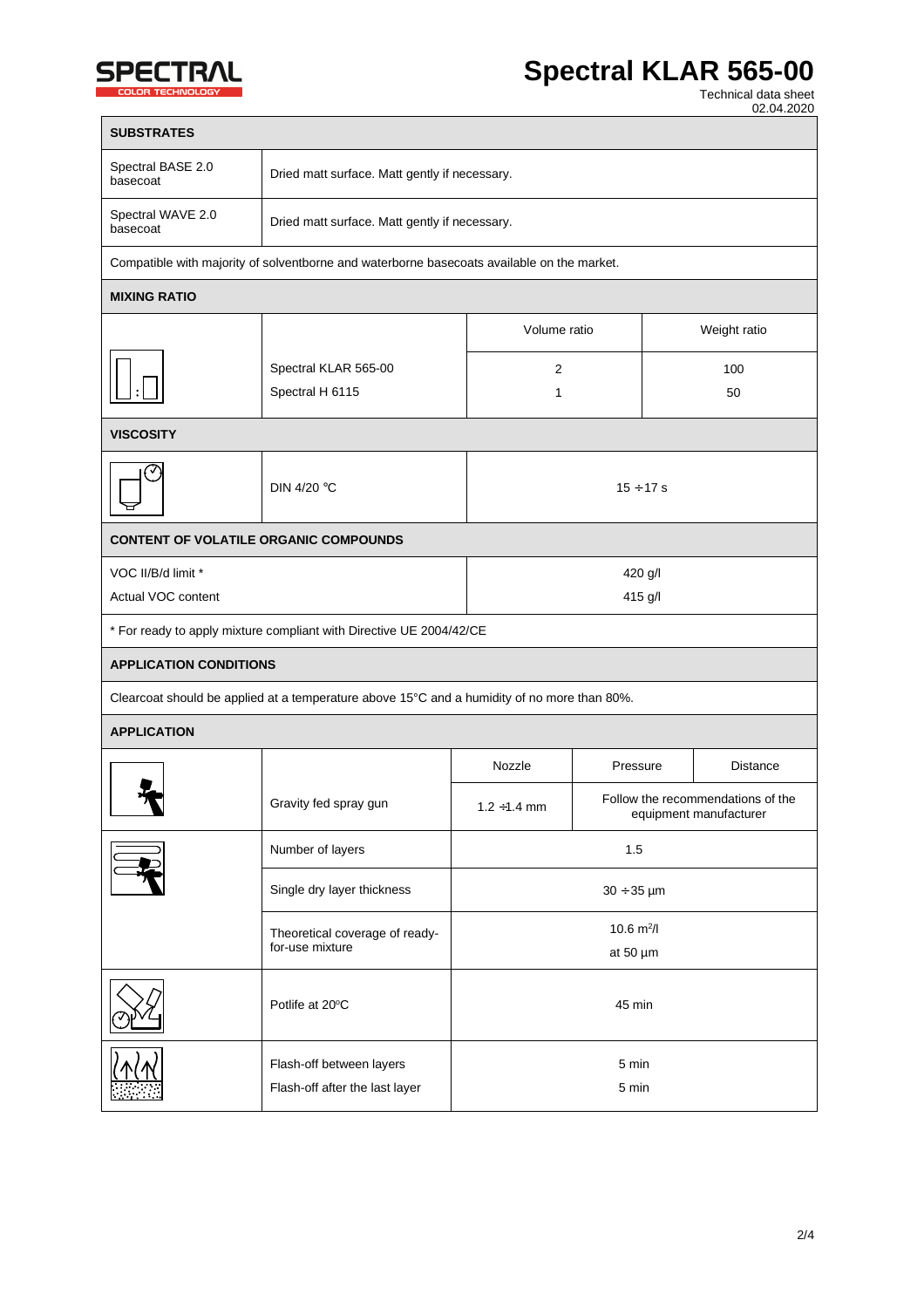

02.04.2020

| <b>CURING TIMES</b>                                                                                                                                                                                                                                                                                                                                                                              |                                                                                                                               |                                                                     |                       |                                   |                        |                                                                       |                |
|--------------------------------------------------------------------------------------------------------------------------------------------------------------------------------------------------------------------------------------------------------------------------------------------------------------------------------------------------------------------------------------------------|-------------------------------------------------------------------------------------------------------------------------------|---------------------------------------------------------------------|-----------------------|-----------------------------------|------------------------|-----------------------------------------------------------------------|----------------|
|                                                                                                                                                                                                                                                                                                                                                                                                  |                                                                                                                               | H 6115 Standard                                                     |                       |                                   |                        |                                                                       |                |
|                                                                                                                                                                                                                                                                                                                                                                                                  |                                                                                                                               | $20^{\circ}$ C                                                      | 30°C                  | $40^{\circ}$ C                    | $50^{\circ}$ C         |                                                                       | $60^{\circ}$ C |
| Dust-free                                                                                                                                                                                                                                                                                                                                                                                        |                                                                                                                               | 20 min                                                              | $10 \text{ min}$      | 6 min                             | 3 min                  |                                                                       | 2 min          |
| Tack-free                                                                                                                                                                                                                                                                                                                                                                                        |                                                                                                                               | 2 h                                                                 | 30 min                | 12 min                            | 7 min                  |                                                                       | 4 min          |
| Polishability<br>(operating hardness)                                                                                                                                                                                                                                                                                                                                                            |                                                                                                                               | 3 h                                                                 | 1 h                   | $20 \text{ min}^*$                | $10 \text{ min}^*$     |                                                                       | 5 min*         |
| <b>Final hardness</b>                                                                                                                                                                                                                                                                                                                                                                            |                                                                                                                               | 3 days                                                              | $1h +$<br>3 days/20°C | $20 \text{ min} +$<br>2 days/20°C |                        | $10 \text{ min} +$<br>$5 \text{ min} +$<br>2 days/20°C<br>2 days/20°C |                |
| CAUTION: The curing times apply to the temperatures of the individual elements. The cabin temperature should be approximately<br>10°C higher. Drying the clearcoat with a fast hardener at an increased temperature can reduce the gloss. A coat cured at a<br>temperature of 60 °C reaches a higher final hardness than a coat cured at 20 °C<br>*polishability after cooling down the element. |                                                                                                                               |                                                                     |                       |                                   |                        |                                                                       |                |
| DRYING WITH AN INFRARED RADIATOR                                                                                                                                                                                                                                                                                                                                                                 |                                                                                                                               |                                                                     |                       |                                   |                        |                                                                       |                |
|                                                                                                                                                                                                                                                                                                                                                                                                  | <b>Distance</b>                                                                                                               | $5 \div 10$ min<br>Time depending on the type and power of the lamp |                       |                                   | equipment manufacturer | Follow the recommendations of the                                     |                |
| CAUTION: Use the radiator no sooner than 10 min after applying the last layer.                                                                                                                                                                                                                                                                                                                   |                                                                                                                               |                                                                     |                       |                                   |                        |                                                                       |                |
| RELATED PRODUCTS, DEPENDING ON THE PROCESSING TEMPERATURE                                                                                                                                                                                                                                                                                                                                        |                                                                                                                               |                                                                     |                       |                                   |                        |                                                                       |                |
|                                                                                                                                                                                                                                                                                                                                                                                                  |                                                                                                                               | $10 - 15^{\circ}$ C                                                 | $15 - 25^{\circ}$ C   |                                   | $25 - 35^{\circ}$ C    |                                                                       | + 35°C         |
| Spectral H 6115                                                                                                                                                                                                                                                                                                                                                                                  |                                                                                                                               | Fast                                                                | Standard              | <b>Extra Slow</b><br>Slow         |                        |                                                                       |                |
| Spectral PLAST 775 ELASTICITY INCREASING AGENT                                                                                                                                                                                                                                                                                                                                                   |                                                                                                                               |                                                                     |                       |                                   |                        |                                                                       |                |
| To increase the paint coating's elasticity on plastic elements or to increase stone chip resistance (e.g. front strip, bonnet),<br>add 10 + 30% of Spectral PLAST 775 per ready to apply mixture (Spectral KLAR 565-00 and Spectral H 6115).                                                                                                                                                     |                                                                                                                               |                                                                     |                       |                                   |                        |                                                                       |                |
| <b>Spectral EXTRA 895 FADE OUT THINNER</b>                                                                                                                                                                                                                                                                                                                                                       |                                                                                                                               |                                                                     |                       |                                   |                        |                                                                       |                |
| Apply the Spectral EXTRA 895 fade out thinner in thin layers, in 1-2 passes, to the contact area between the<br>old paint coating and the newly-applied coat.                                                                                                                                                                                                                                    |                                                                                                                               |                                                                     |                       |                                   |                        |                                                                       |                |
|                                                                                                                                                                                                                                                                                                                                                                                                  | Two working methods may be used:                                                                                              |                                                                     |                       |                                   |                        |                                                                       |                |
|                                                                                                                                                                                                                                                                                                                                                                                                  | Method I (recommended): apply a thin layer of the fade out thinner immediately after applying each layer of<br>the clearcoat. |                                                                     |                       |                                   |                        |                                                                       |                |
| Method II: apply a thin layer of the fade out thinner immediately after applying the last layer of the clearcoat.                                                                                                                                                                                                                                                                                |                                                                                                                               |                                                                     |                       |                                   |                        |                                                                       |                |
| <b>EQUIPMENT CLEANING</b>                                                                                                                                                                                                                                                                                                                                                                        |                                                                                                                               |                                                                     |                       |                                   |                        |                                                                       |                |
| Spectral SOLV 855 acrylic thinner or NC solvent.                                                                                                                                                                                                                                                                                                                                                 |                                                                                                                               |                                                                     |                       |                                   |                        |                                                                       |                |
| <b>STORAGE CONDITIONS</b>                                                                                                                                                                                                                                                                                                                                                                        |                                                                                                                               |                                                                     |                       |                                   |                        |                                                                       |                |

Store in a dry and cool place, away from sources of fire and heat. Avoid direct exposure to sunlight.